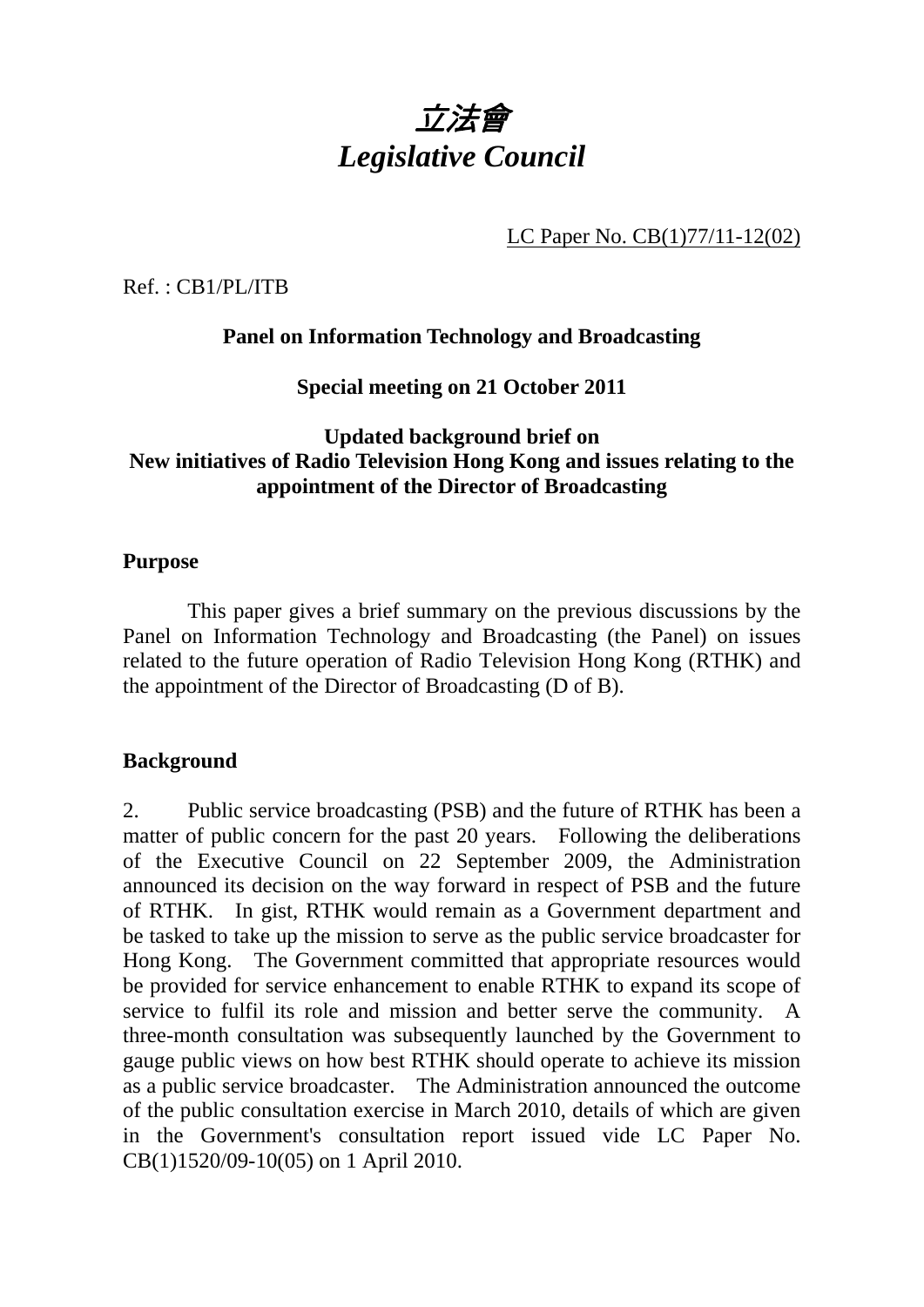## **Discussions at the Panel on Information Technology and Broadcasting**

3. At the Panel meetings on 5 October and 19 November 2009, 12 April, 31 May, 10 December 2010, 14 February and 14 March 2011, members discussed and received views from deputations on the development of PSB in Hong Kong and related issues on the future of RTHK.

4. At the Panel meeting on 14 February 2011, the Administration briefed the Panel on the comprehensive package to support the development of RTHK as the public service broadcaster for the next few years. On the development of digital terrestrial television service, the Panel noted that a spectrum of ultra-high frequency had been reserved for RTHK, which could accommodate one high-definition television (TV) and two standard-definition TV channels. Over the next few years, RTHK would discuss with the two free-to-air TV broadcasters on the rental of suitable hilltop transmission sites for establishing its digital terrestrial television transmission network, so as to set up the basic transmission network by 2013-2014 at the earliest, covering 80% to 90% of the population. The high-definition TV programme channel would broadcast the core productions of RTHK, including informational, educational, cultural and arts programmes, whereas one of the standard-definition TV channels would be used for relaying programmes from China Central Television. The Panel urged RTHK to further extend the coverage of its digital terrestrial television service in future.

5. Some Panel members considered the financial commitment of \$45 million for a three-year trial under the proposed Community Broadcasting Involvement Fund inadequate, given the sheer number of community organizations. Noting that RTHK would work out the details of the community involvement in broadcasting in consultation with the Board of Advisors, with a view to formulating a concrete proposal for public consultation by end-2011, these members opined that all community organizations should be extensively consulted on the proposal. In this connection, the Panel requested the Administration to provide more information on the framework and ground rules for the initiative of community involvement in broadcasting and brief the Panel before its implementation.

6. As regards the development of digital audio broadcasting and measures to promote the use of such service, the Panel noted that four of the new digital audio broadcasting programme channels of RTHK would initially be used for simulcasting the existing four AM channels to improve reception quality, with gradual enhancement of programme content, including the introduction of community involvement in broadcasting. The other digital audio broadcasting programme channel would be used for relaying national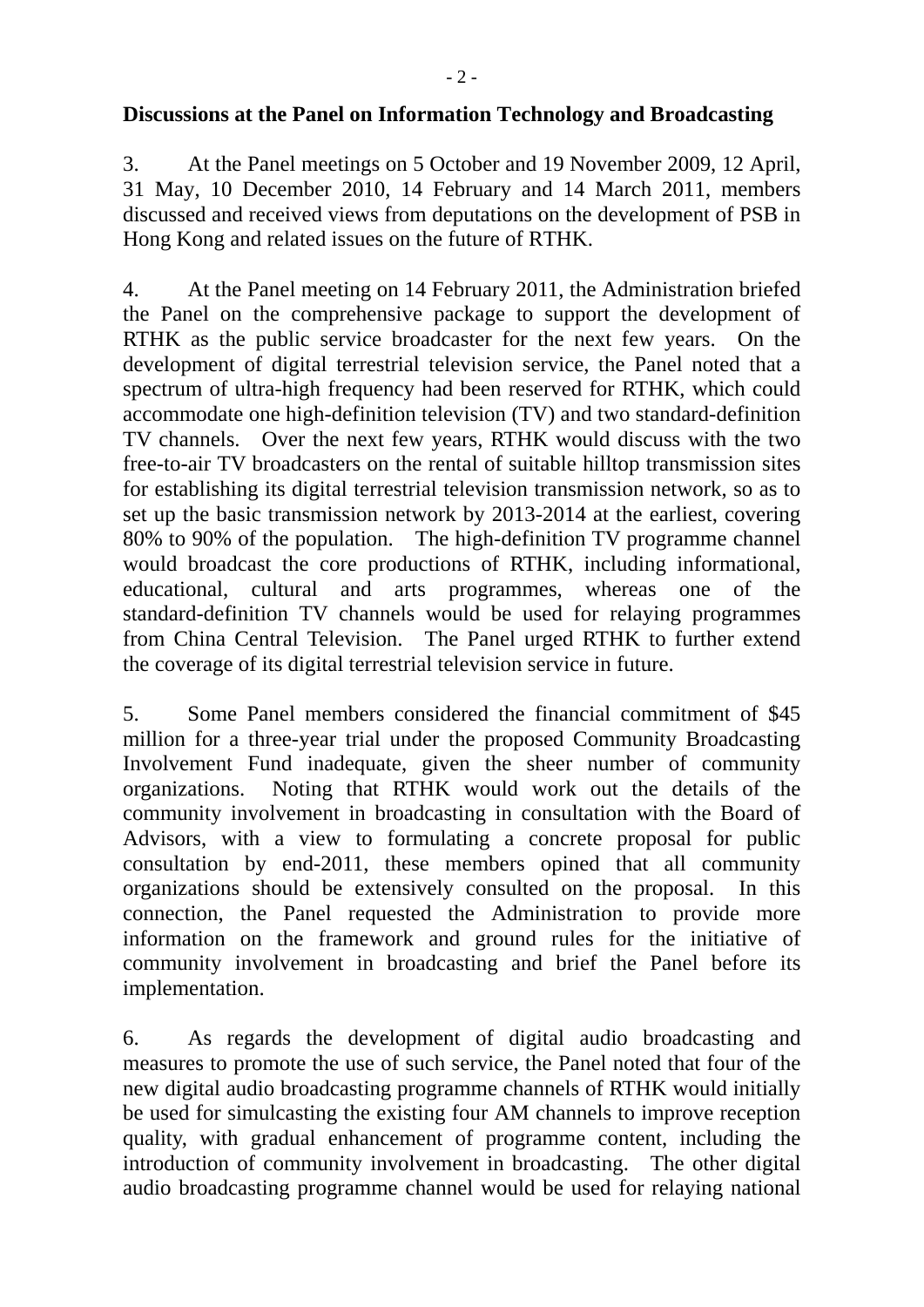radio programmes. Value-added data service such as news highlights and weather information would also be provided on these receivers. To ensure the smooth rollout of digital audio broadcasting service in Hong Kong, the Administration would study various aspects of the service, including the monitoring of the network coverage, the take-up rate, and formulation of promotion strategy. Some Panel members opined that the proposed mode of development with only three licensees other than RTHK (which already owned many of the AM and FM frequencies) would undermine the effect of diversity of views. These members urged the Administration to develop digital audio broadcasting to encourage the divergence of views in the society.

7. The Panel noted that RTHK would establish a Media Asset Management project starting from 2011-2012 to restore archive materials at risk, digitize the most valuable portion (about 25%) of RTHK archives, and provide specialized storage for the archive materials to facilitate easy access and retrieval. The Panel supported the project and urged the Administration to provide the necessary manpower and funding to expedite the preservation of the programme archive which was of great historical value to avoid the loss of records due to ageing. Some members questioned the basis and the rationale for setting 25% of the total pool of materials as the target of digitization, and expressed grave concern whether assets which reflected the social and political development of Hong Kong would be selectively screened out in the process of digitization. They considered that RTHK should draw up a long-term policy in respect of the safekeeping and disposal of the original copy of the digitized files, and enlist the assistance of historians and archive expertise in determining the materials to be digitized and also advise on proper storage. Instead of keeping the original copies for an indefinite period of time, selected items of public interest should be donated to museums for display for public enjoyment. RTHK should also step up co-operation with the media and communications centre of the universities to make good use of the archive materials for academic studies and historical research. Suggestion was made on the compilation of a comprehensive archive index/catalogue to facilitate reference, access and retrieval by the general public, professional media producers, universities and researchers.

8. On the strengthening of directorate support for RTHK, the Panel noted the proposal of creation of one supernumerary post of Administrative Officer Staff Grade B (AOSGB) as Deputy Director of Broadcasting (DD of B) for three years and one permanent post of Controller (Broadcasting Services). The responsibilities of the proposed post of DD of B would include leading the project on reprovisioning of the Broadcasting House and development works in support of the new digital audio broadcasting and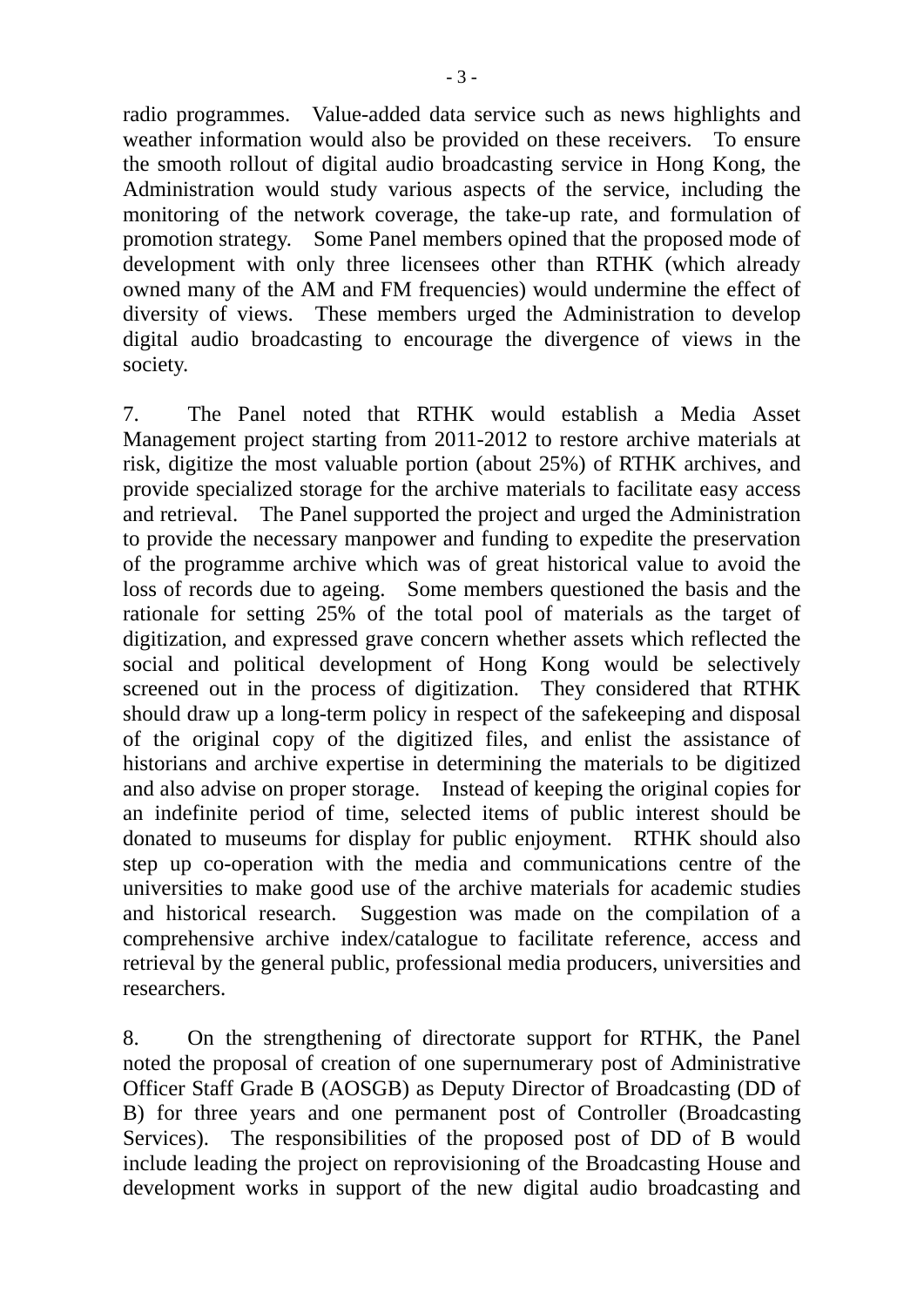digital terrestrial television services, while the proposed permanent post of Controller (Broadcasting Services) would be heavily involved in the rollout of community involvement in broadcasting. The Panel supported the staffing proposal and considered that as the way forward for RTHK had become clear, the AOSGB post should be created on a permanent basis to ensure administrative consistency. Panel members also urged the Administration to provide adequate support to the incumbents of the posts. The Administration advised that it would keep in view the development and assess whether the DD of B post should be extended or converted to a permanent post.

9. The Panel was also briefed on the progress of the RTHK promotion and recruitment exercises for the some 80 civil service posts in the Programme Officer (PO) grade. The Panel was concerned that a large number of RTHK staff was employed in the PO grade on non-civil service contract (NCSC) terms, and these staff had to accept a much lower pay if they applied for the civil service posts at the Assistant Programme Officer (APO) rank. Some members considered that the Administration should offer more posts at senior ranks of the PO grade to accommodate the experienced NCSC staff. Representatives of RTHK Programme Staff Union attending the Panel meeting on 14 March 2011 also urged the Administration to open up vacancies at both the basic and promotion ranks of the PO grade to serving NCSC staff, and offer increments based on their experience on appointment. The Administration advised that RTHK would exercise discretion within the scope of the civil service appointment policies and regulations. The Panel subsequently passed a motion urging the Administration to accord priority to serving NCSC staff and formulate a comprehensive plan to retain quality serving staff for RTHK. The Administration's response issued on 6 July 2011 vide LC Paper No. CB(1)2684/10-11(01) is set out in **Appendix I**.

## **Recent developments**

10. On 9 September 2011, the Administration issued a press release on RTHK's development as public service broadcaster and the appointment of D of B. A copy of the press release is in **Appendix II.**

11. At the special meeting of the Panel on 19 September 2011, members expressed concern about the appointment of an Administrative Officer, Mr Roy TANG, as the D of B. The Administration advised that as the post of D of B was a promotional rank, consideration would first be given to filling the post by promotion from a lower rank. As no suitable candidate could be identified through the internal promotion exercise to fill the vacancy at the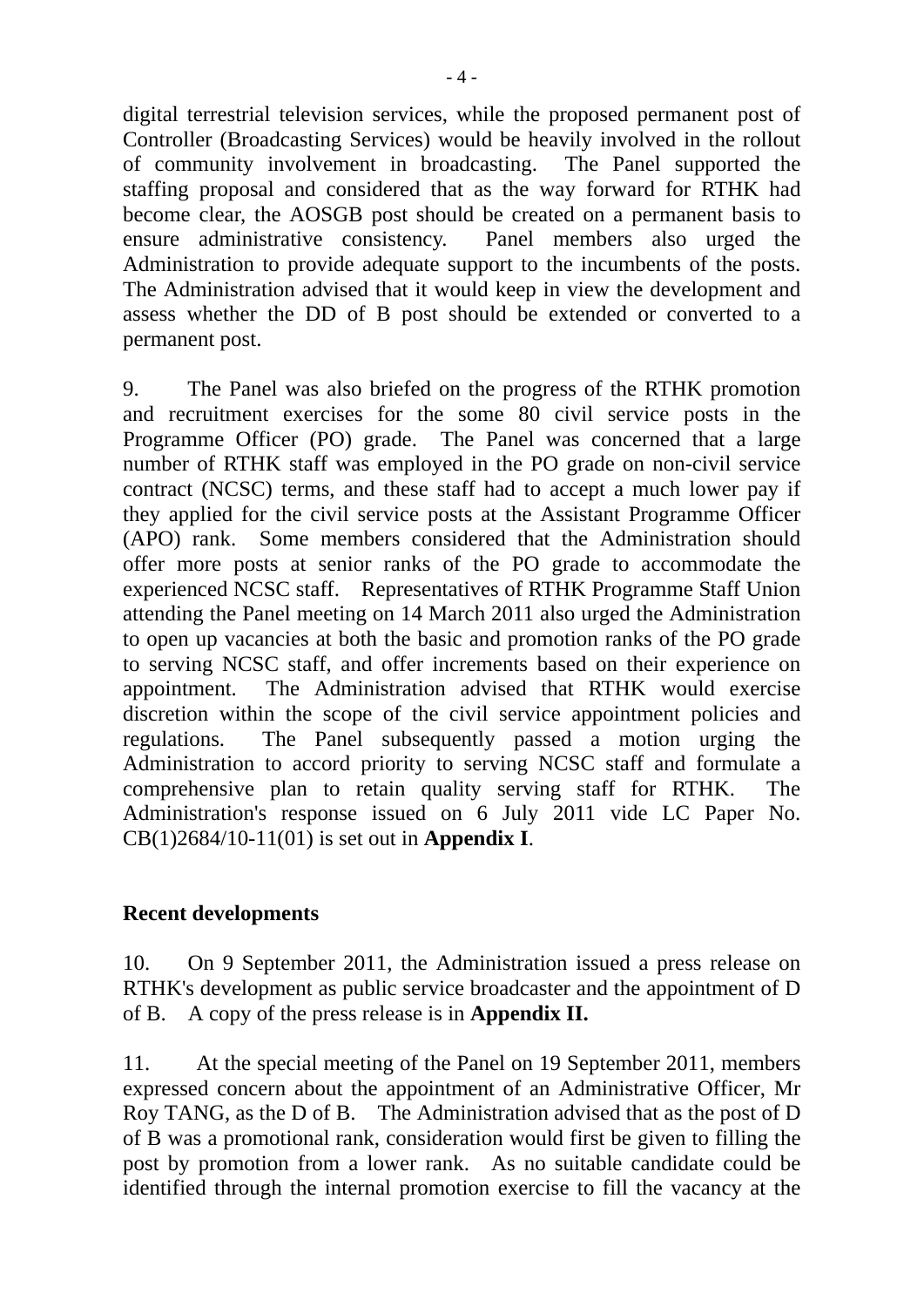promotion rank, the Administration launched an open-cum-in-service recruitment in December 2010 according to established policy and procedures approved by the Public Service Commission. A total of 26 applications were received but no suitable candidate was identified. The Administration stressed that as there was an imminent need to fill the D of B post for leading RTHK to meet the challenges ahead arising from the enhancement of its operation and services in the coming few years, the appointment of an Administrative Officer was a special arrangement and was not intended to become a standing practice.

## **Latest position**

12. The Panel will discuss issues relating to the appointment of D of B on 21 October 2011.

## **Relevant papers**

Legislative Council Brief on public service broadcasting and the future of Radio Television Hong Kong issued on 22 September 2009 http://www.legco.gov.hk/yr08-09/english/panels/itb/papers/itb1005-ctbcr9179 -e.pdf

Minutes of Information Technology and Broadcasting Panel meeting on 5 October 2009 http://www.legco.gov.hk/yr08-09/english/panels/itb/minutes/itb20091005.pdf

Minutes of Information Technology and Broadcasting Panel meeting on 19 November 2009

http://www.legco.gov.hk/yr09-10/english/panels/itb/minutes/itb20091119.pdf

Information paper provided by the Administration for the Information Technology and Broadcasting Panel meeting on 12 April 2010 http://www.legco.gov.hk/yr09-10/english/panels/itb/papers/itb0412cb1-1520- 5-e.pdf

Minutes of Information Technology and Broadcasting Panel meeting on 12 April 2010

http://www.legco.gov.hk/yr09-10/english/panels/itb/minutes/itb20100412.pdf

Minutes of Information Technology and Broadcasting Panel meeting on 31 May 2010

http://www.legco.gov.hk/yr09-10/english/panels/itb/minutes/itb20100531.pdf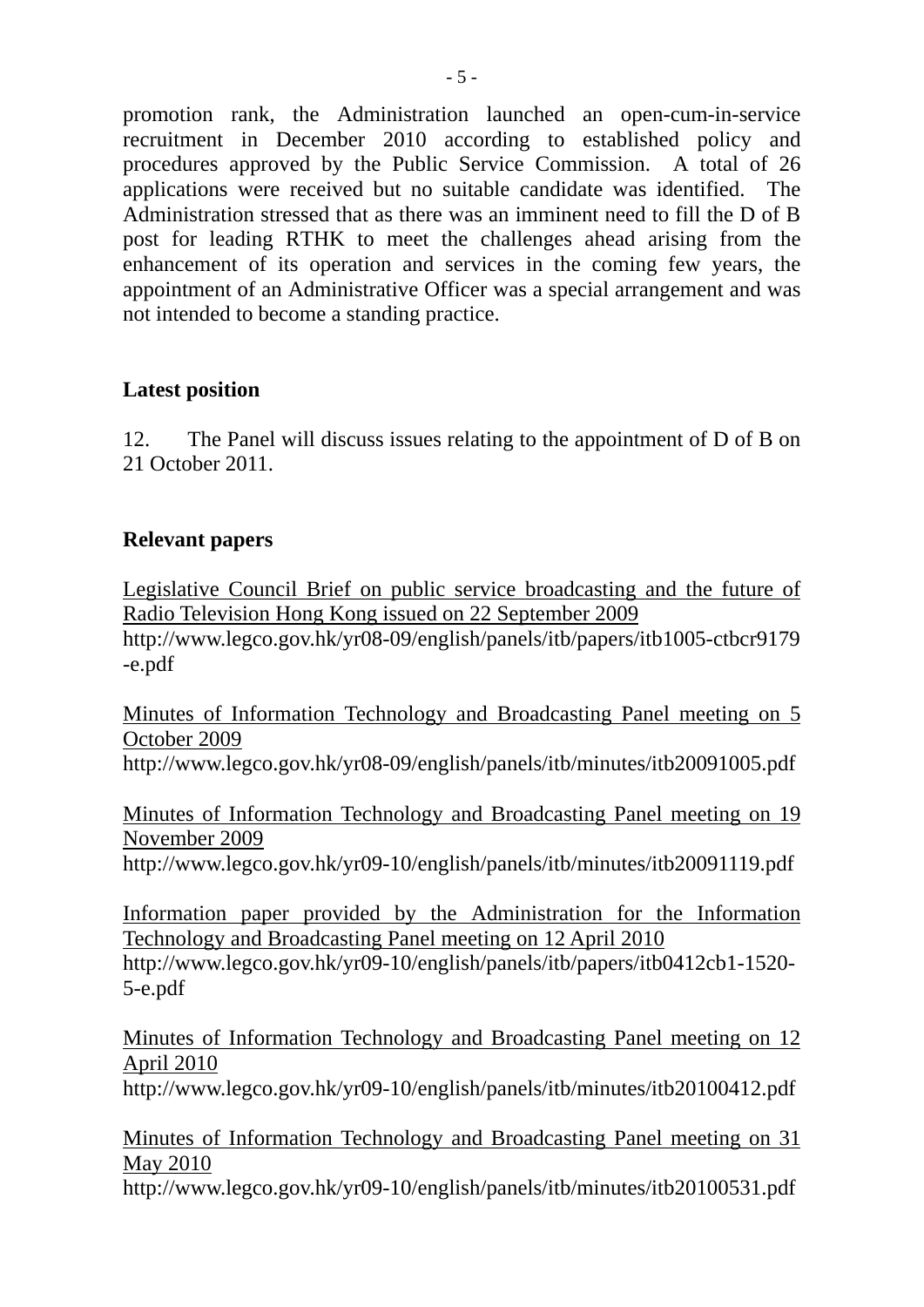The Administration's letter of 3 December 2010 on the proposal to allocate new resources to RTHK as from 2011-2012 for launching various services to fulfil its role and mission as the public service broadcaster of Hong Kong. http://www.legco.gov.hk/yr10-11/english/panels/itb/papers/itbcb1-682-1-e.pdf

Minutes of Information Technology and Broadcasting Panel meeting on 10 December 2010

http://www.legco.gov.hk/yr10-11/english/panels/itb/minutes/itb20101210.pdf

Hon Paul CHAN Mo-po's question on manpower arrangement of Radio Television Hong Kong at the Council meeting on 5 January 2011 http://www.legco.gov.hk/yr10-11/chinese/counmtg/floor/cm0105-confirm-ec. pdf

Information paper provided by the Administration for the Information Technology and Broadcasting Panel meeting on 14 February 2011 http://www.legco.gov.hk/yr10-11/english/panels/itb/papers/itb0214cb1-1224- 5-e.pdf

Background brief prepared by the Legislative Council Secretariat for the Information Technology and Broadcasting Panel meeting on 14 February 2011

http://www.legco.gov.hk/yr10-11/english/panels/itb/papers/itb0214cb1-1224- 6-e.pdf

Minutes of Information Technology and Broadcasting Panel meeting on 14 February 2011

http://www.legco.gov.hk/yr10-11/english/panels/itb/minutes/itb20110214.pdf

Information paper provided by the Administration for the Information Technology and Broadcasting Panel meeting on 14 March 2011 http://www.legco.gov.hk/yr10-11/english/panels/itb/papers/itb0314cb1-1517-

10-e.pdf

Background brief prepared by the Legislative Council Secretariat for the Information Technology and Broadcasting Panel meeting on 14 March 2011 http://www.legco.gov.hk/yr10-11/english/panels/itb/papers/itb0314cb1-1517- 11-e.pdf

Minutes of Information Technology and Broadcasting Panel meeting on 14 March 2011

http://www.legco.gov.hk/yr10-11/english/panels/itb/minutes/itb20110314.pdf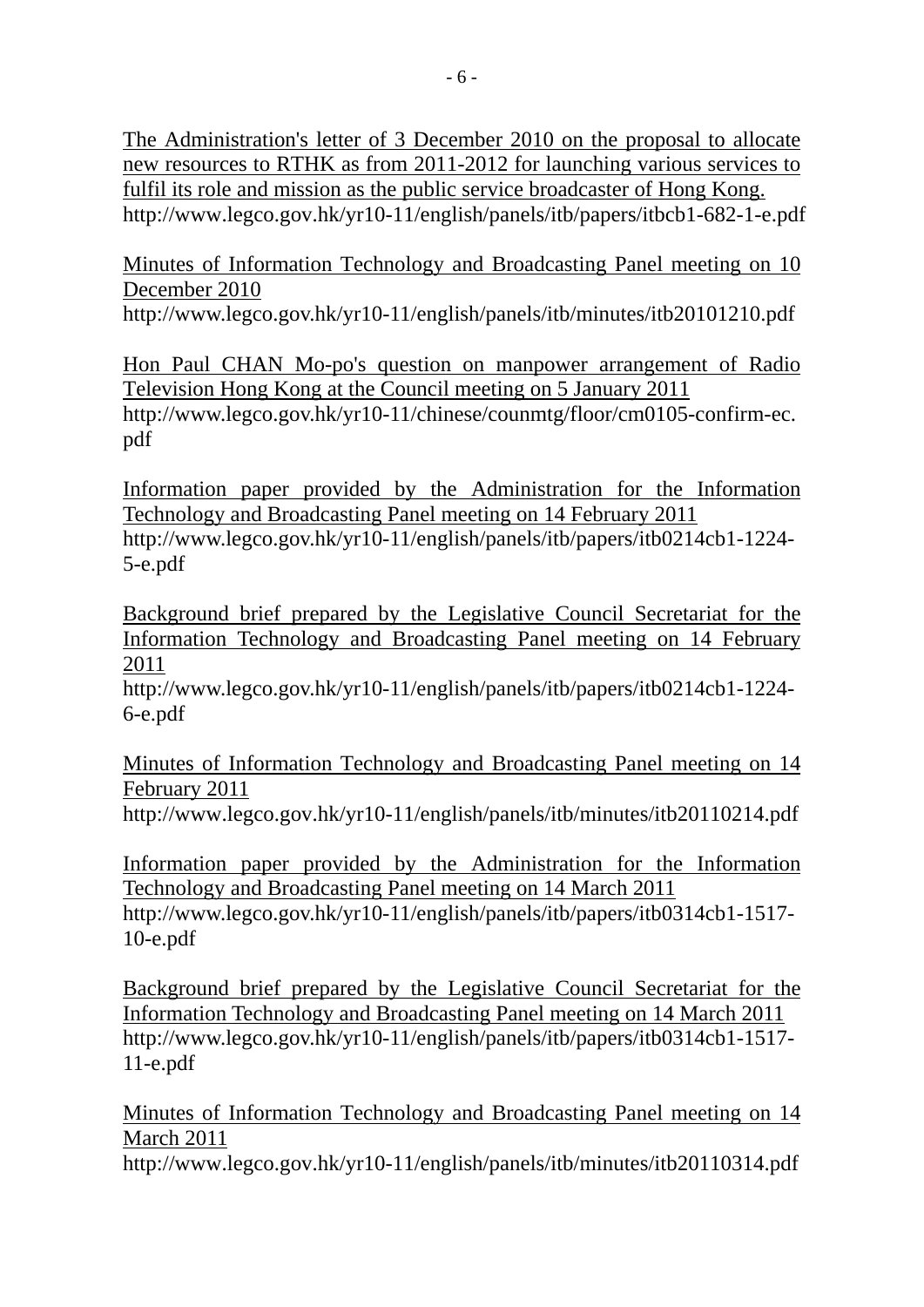Administration's response to the motion on "Manpower arrangement of Radio Television Hong Kong" passed at the Information Technology and Broadcasting Panel meeting on 14 March 2011

http://www.legco.gov.hk/yr10-11/english/panels/itb/papers/itb0314cb1-2684- 1-e.pdf

Press release on RTHK's development as public service broadcaster issued on 9 September 2011

http://www.info.gov.hk/gia/general/201109/09/P201109090214.htm

Council Business Division 1 Legislative Council Secretariat 17 October 2011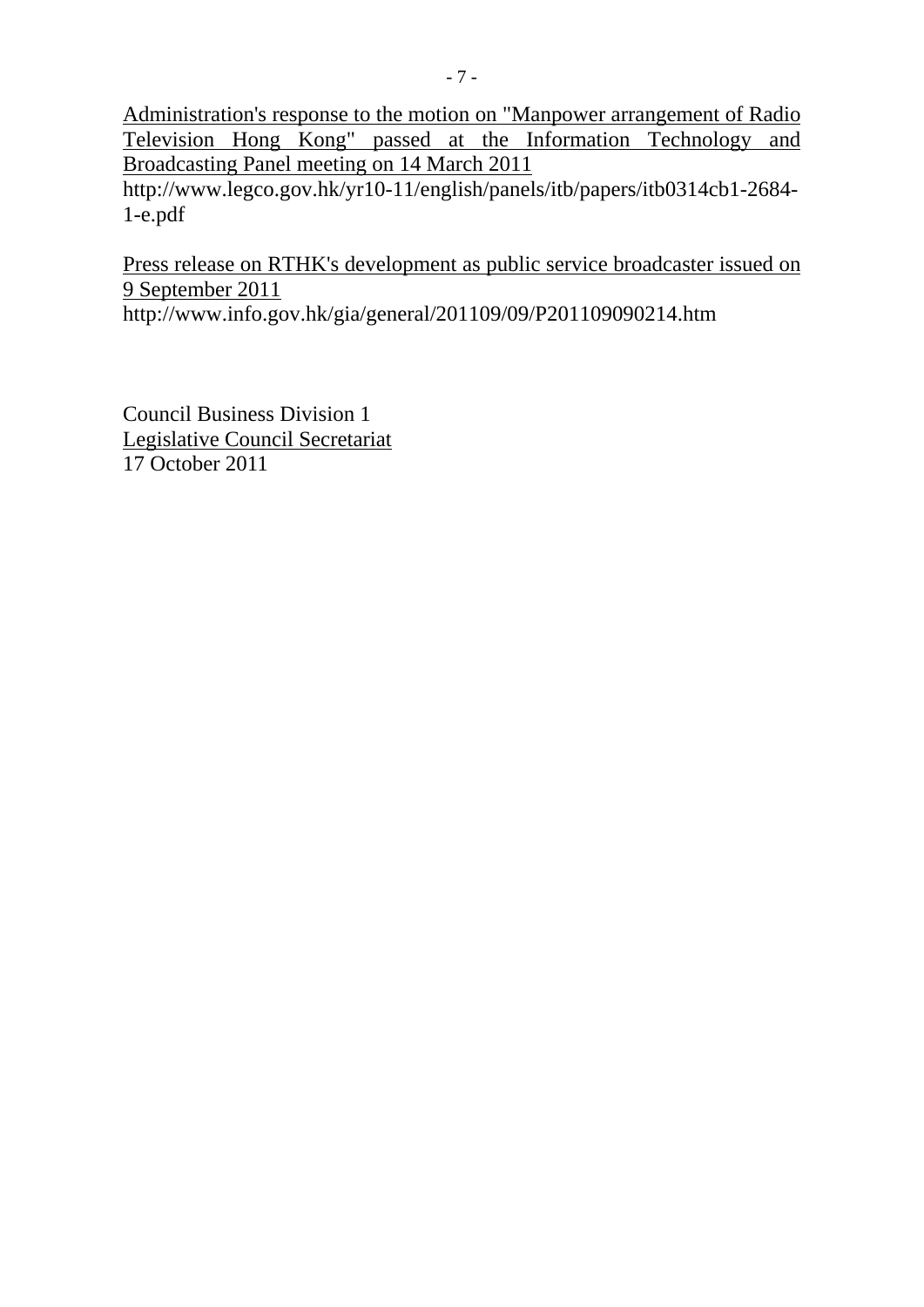#### **Appendix I**

LC Paper No. CB(1)2684/10-11(01)

### 商務及經濟發展局 通訊及科技科

香港中環花園道 美利大廈一至二樓

|   |  | 本局檔號 OUR REF          |                |                      |
|---|--|-----------------------|----------------|----------------------|
|   |  | 來函檔號 YOUR REF         | ÷              |                      |
| 電 |  | 話 TEL. NO.            | $\ddot{\cdot}$ | (852) 2189 2236      |
| 傳 |  | 真 FAXLINE             | £.             | $(852)$ 2511 1458    |
|   |  | 電子郵件 E-mail Address : |                | aaronliu@cedb.gov.hk |

**COMMUNICATIONS** AND TECHNOLOGY BRANCH **COMMERCE AND ECONOMIC** DEVELOPMENT BUREAU

> 1/F-2/F Murray Building Garden Road Central, Hong Kong

> > 6 July 2011

Ms Yue Tin-po Clerk to Panel on Information Technology and Broadcasting 3/F, Citibank Tower 3 Garden Road Hong Kong

Dear Ms Yue,

# Motion on "Manpower arrangements of **Radio Television Hong Kong"**

At the Panel meeting held on 14 March 2011, Members passed the following motion  $-$ 

> "That, in connection with the recruitment of staff for Radio Television Hong Kong, this Panel demands that the Administration should:

> accord priority to serving non-civil service contract staff  $(a)$ and formulate a comprehensive plan to retain quality serving staff;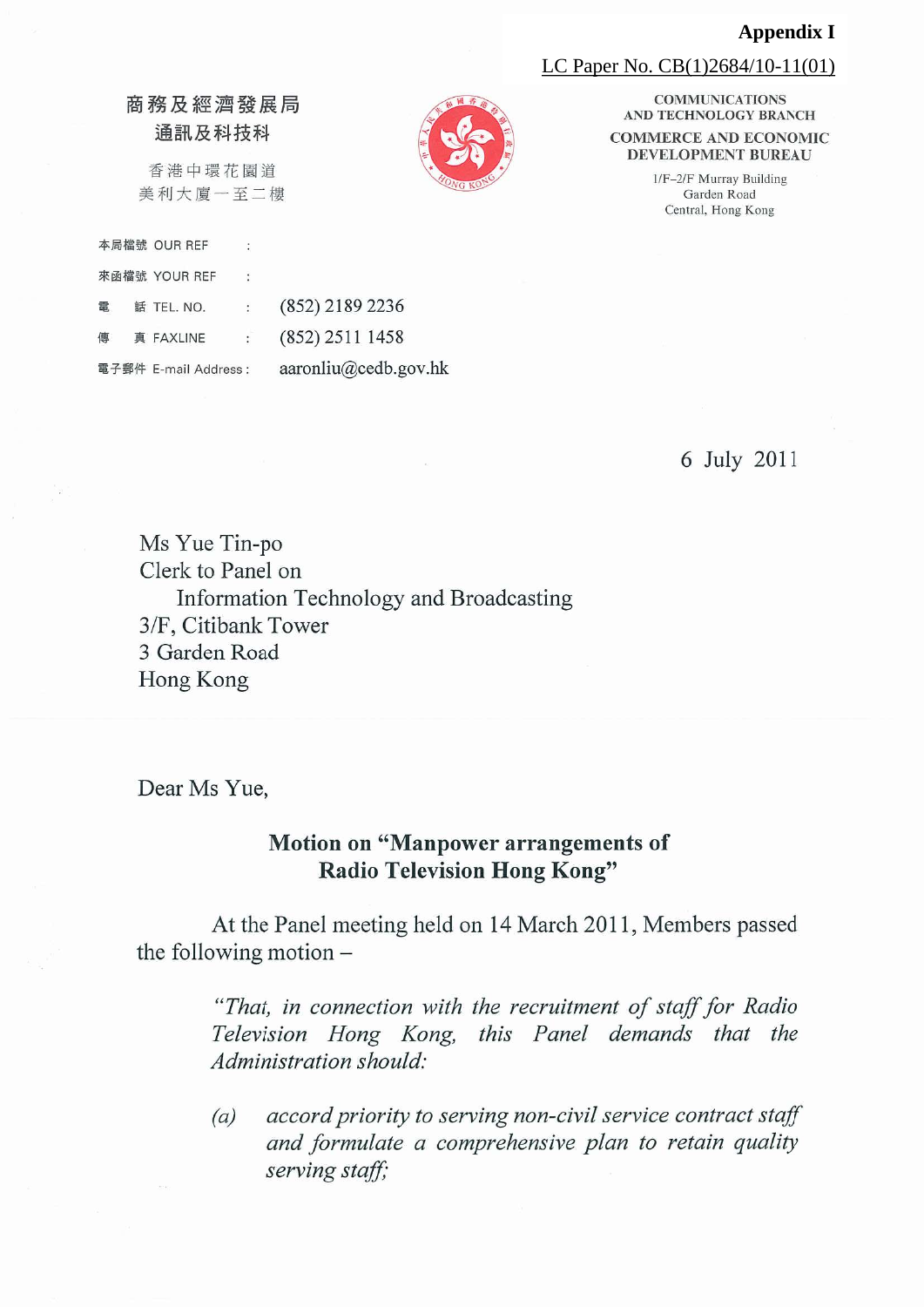- provide incremental points to experienced staff upon  $(b)$ their appointment; and
- conduct recruitment exercise for posts at promotion  $(c)$ ranks, such as Programme Officer, as well."

The Government's response to the above motion is set out in the Annex.

We should be most grateful if you would circulate the above information to Members for their reference. Thank you.

Yours sincerely,

(Aaron Liu) for Secretary for Commerce and **Economic Development** 

c.c. Director of Broadcasting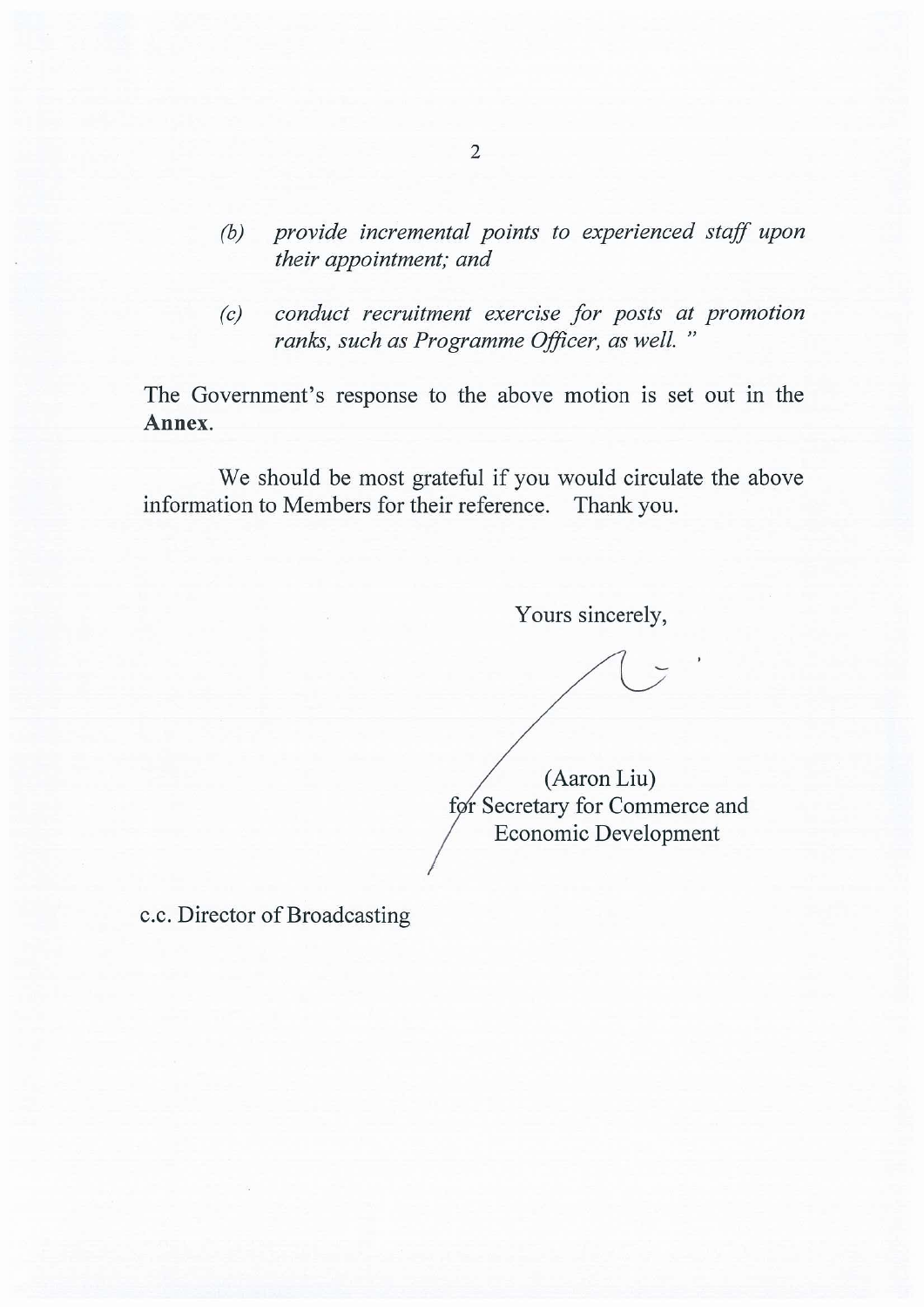## **Motion on "Manpower arrangements of** Radio Television Hong Kong"

At the meeting of the panel held on 14 March 2011, we briefed Members on the timeframe for proceeding with the recruitment and promotion exercises of the Programme Officer (PO) grade. Since then, Radio Television Hong Kong (RTHK) has been earnestly taking forward the recruitment and promotion exercises for the PO grade by batches from March 2011.

### Progress of recruitment exercises

RTHK has by far launched open recruitment exercises for  $\overline{2}$ . Assistant Programme Officers for various work types including Video Editing, Set Design, Library/Archive, Chinese News, Chinese Radio Programmes, TV Programmes & New Media and Media Management. As at end June, a total of about 12,500 applications have been received. RTHK is now processing the applications received, arranging relevant trade tests as well as selection interviews for the applicants. The possibility of granting Incremental Credit for Experience to candidates with additional relevant experience has been included in the recruitment advertisements where appropriate. **RTHK** will administer the accordance with arrangements in established mechanism. It will ensure that the recruitment exercises are conducted in a fair and impartial manner and aims to have new recruits reporting duty starting from the last quarter of this year.

3. RTHK has to observe procedural propriety and the principle of fair play in all recruitment exercises. RTHK management cannot undertake that the civil service vacancies concerned will be filled by non-civil service contract (NCSC) staff currently working in RTHK if they have applied for the posts. That said, NCSC staff with working experience in RTHK and proven track records may have a competitive edge in the recruitment exercises because relevant experience and job knowledge as well as good performance records are important aspects for assessment in the recruitment exercises.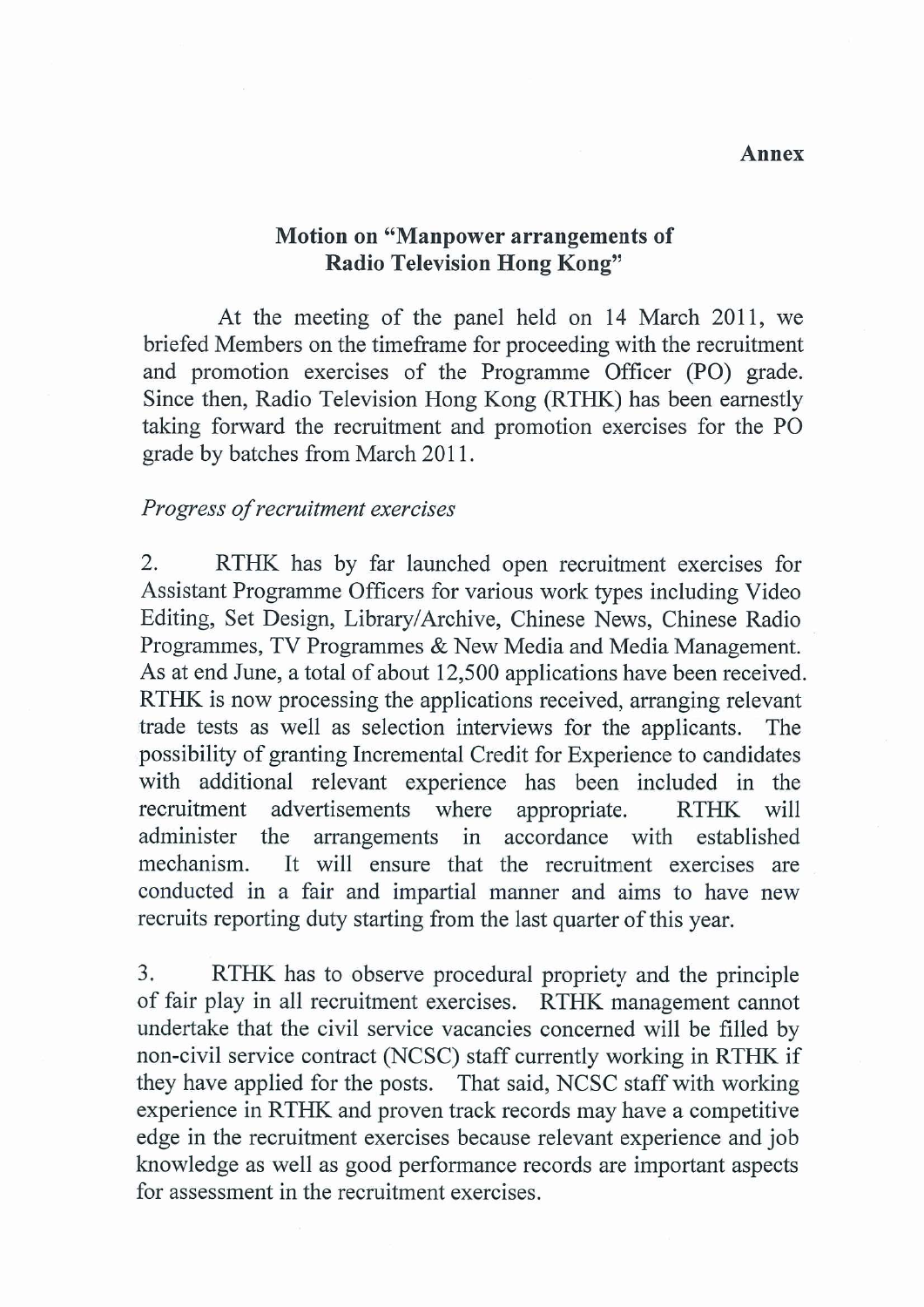### Progress of promotion exercises

The promotion boards for the ranks of PO and Senior  $4.$ Programme Officer in certain work types have already been convened. RTHK will promulgate the promotion results after completion of necessary formalities (including seeking advice from the Public Service Commission). RTHK will continue to convene promotion boards for other ranks and work types in the coming months. In case the outcome of the promotion exercises clearly indicates that there is insufficient number of suitable officers to fill vacancies at promotional ranks, RTHK management stands ready to consider open recruitment to fill the relevant vacancies at promotional ranks in accordance with established procedures.

5. RTHK's most valuable asset is its own staff. **RTHK** management attaches great importance to retaining its own talent, and will continue to maintain a close dialogue with the staff union and the staff members concerned with a view to understanding and addressing their concerns.

Commerce and Economic Development Bureau/ Radio Television Hong Kong **July 2011**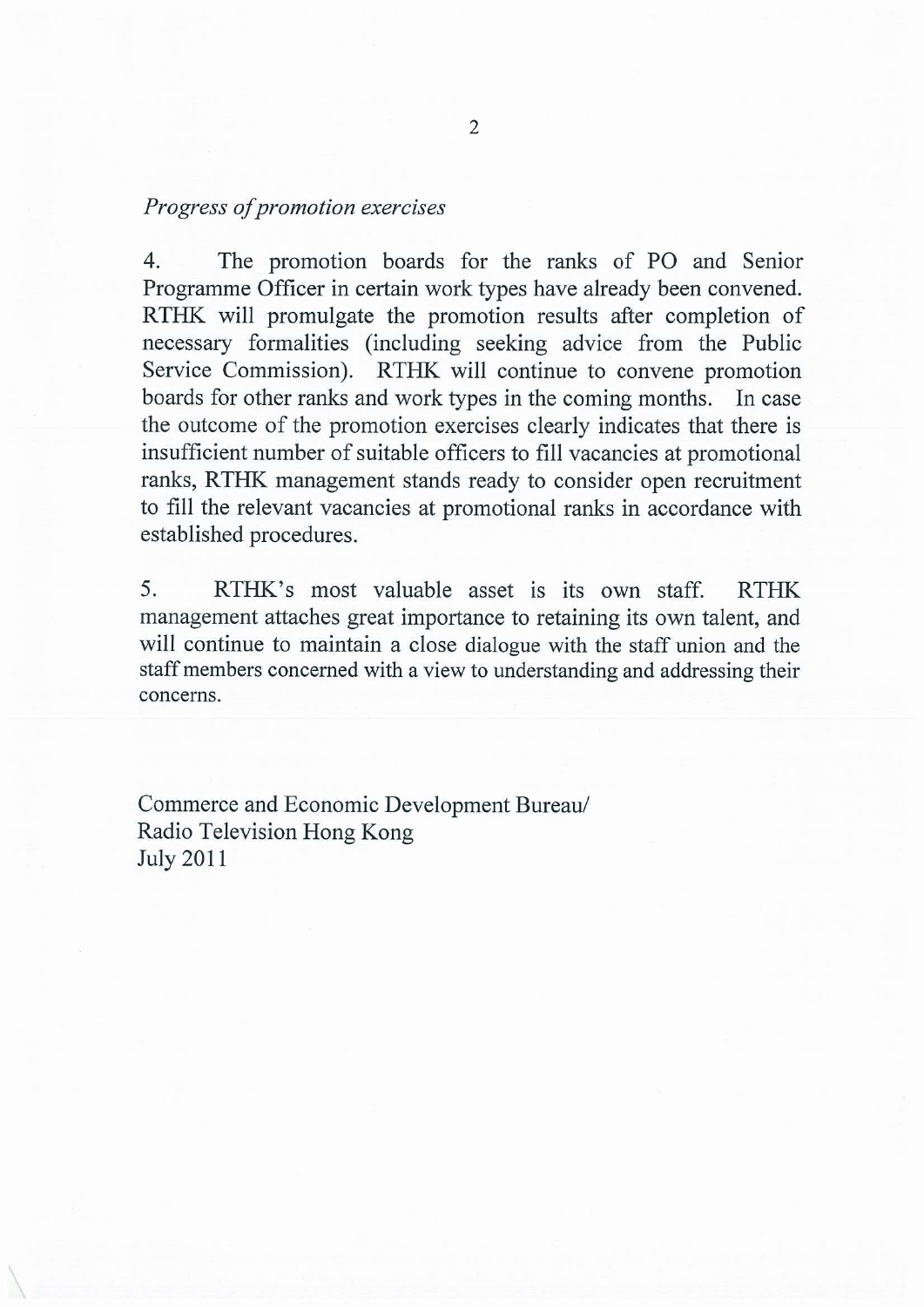### **Appendix II**

LC Paper No. CB(1)2999/10-11(01)

# **Press Releases**

鉴量器 | 集体版 | Gmail this atticle | severagevide

Government response on RTHK's development as public service broadcaster \*\*\*\*\*\*\*\*\*\*\*\*\*\*\*\*\*\*\*\*\*\*\*\*\*\*\*\*\*\*\*\*\*\*\*\*\*\*\*\*\*\*\*\*\*\*\*\*\*\*\*\*\*\*\*\*\*\*\*\*

 In response to media enquiries on the appointment of the Director of Broadcasting and the development of Radio Television Hong Kong (RTHK) as the public service broadcaster, a spokesman for the Commerce and Economic Development Bureau said today (September 9) that there was an imminent need to fill the Director of Broadcasting post for leading RTHK to meet the new challenges ahead arising from the enhancement of its operation and services in the next few years.

 The spokesman reiterated that the new Director of Broadcasting, Mr Roy Tang, would ensure that the department could effectively fulfil its mission as the public service broadcaster in Hong Kong and will continue to uphold editorial independence for RTHK.

 The Government announced in December 2010 a package of arrangements in respect of resources, manpower provision and planning for new services as well as facilities to fully support RTHK's development as the public service broadcaster. The various initiatives have since made satisfactory progress, with details as follows:

(1) Creation of new posts: RTHK will create 26 new posts within this financial year, including two directorate posts, i.e. a three-year supernumerary post of Deputy Director ranked at D3 and a permanent post of Controller (Broadcasting Services) ranked at D1.

(2) Recruitment of civil servants: RTHK resumed recruitment in March this year. Selection interviews for vacancies in certain work types such as set design and video editing have been completed and letters of appointment will be issued soon following completion of relevant procedures. Recruitment for other posts is under way and is expected to finish in the coming months.

(3) Internal promotion: To groom talent from within the department, RTHK will fill vacancies in senior positions through established mechanisms. The promotion board for the vacancy of Deputy Director will be convened in September. Promotion exercises for other ranks (including Controller (Broadcasting Services)) and streams are being taken forward.

(4) Digital audio broadcasting (DAB) services: RTHK and three licensed commercial broadcasters plan to launch DAB services at the end of this year. RTHK will provide five programme channels and preparation for the service roll-out is in full gear.

(5) Digital terrestrial television (DTT) services: The Government has allocated funding for RTHK to acquire additional equipment and facilities and to increase the production of high-definition programmes. RTHK's current target is to conduct technical trials for DTT in mid-2012.

(6) Media Asset Management system: The Government has set aside about \$100 million for RTHK to establish a Media Asset Management

http://www.info.gov.hk/gia/general/201109/09/P201109090214.htm 12/9/2011